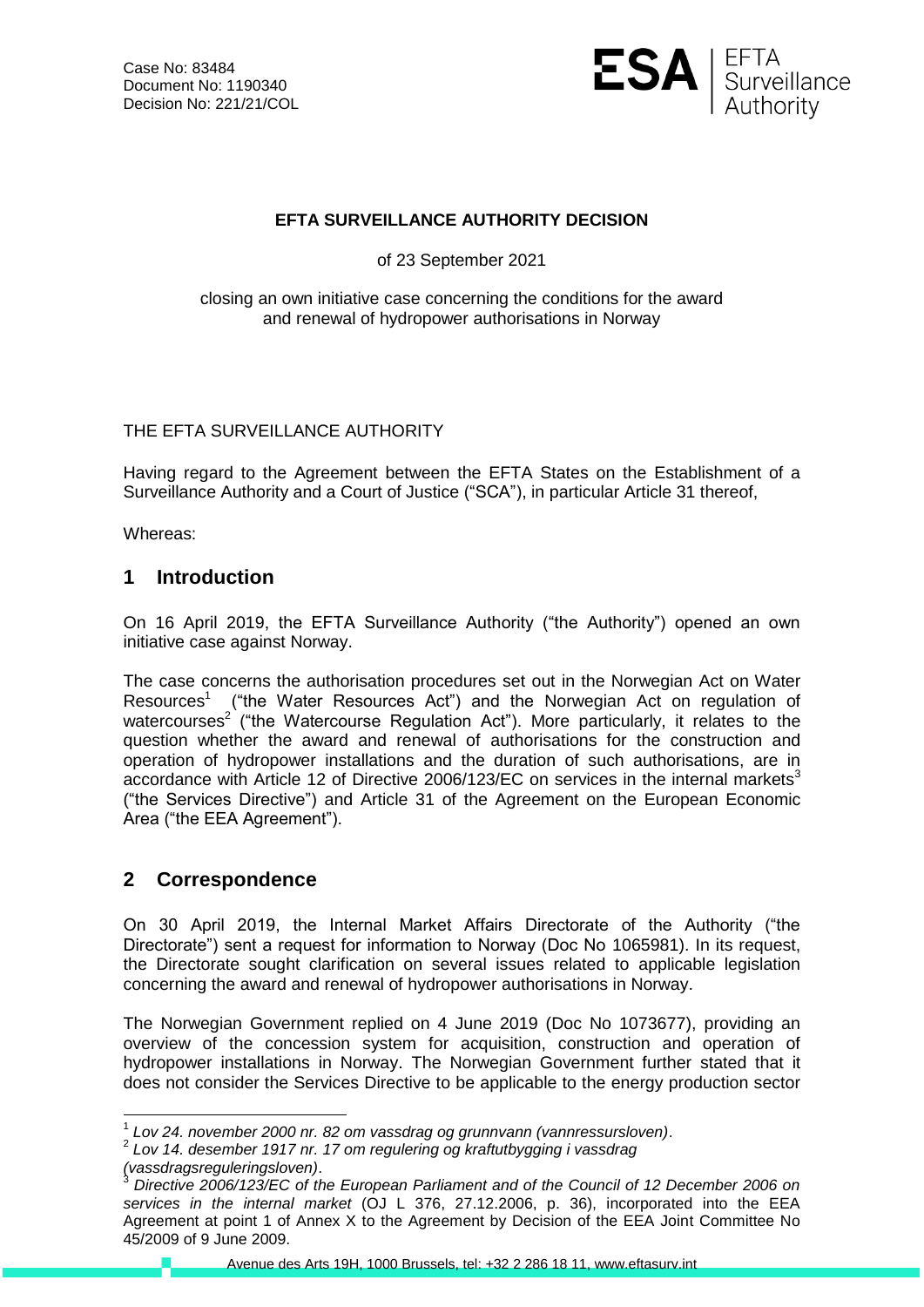in Norway nor that hydropower concessions raise questions under Article 31 of the EEA Agreement.

# **3 The Authority's assessment**

Article 5(1)(a) SCA confers on the Authority a mandate to ensure the fulfilment by the EEA EFTA States of their obligations under the EEA Agreement. To this end, Article 5(2) SCA empowers the Authority to adopt a range of measures.

According to the settled case law of the EFTA Court, the Authority enjoys a wide discretion in deciding whether and how to pursue proceedings against an EEA EFTA State. The Authority alone is competent to decide whether it is appropriate to bring proceedings under Article 31 SCA for failure to fulfil the obligations under the EEA Agreement.<sup>4</sup>

Furthermore, any infringement proceedings brought by the Authority under Article 31 SCA should be concentrated so as to ensure the greatest impact for the functioning of the EEA Agreement, bearing in mind the resources of the Authority and having regard to alternative enforcement mechanisms at national level.

At the outset, the Authority notes that this case, together with the similar cases against Iceland and Liechtenstein (Cases No 69674 and 83485), have been assessed in parallel with the infringement proceedings that the European Commission opened on 7 March 2019 against a number of Member States of the European Union in the hydropower sector on the basis of the Services Directive.<sup>5</sup>

Besides dealing with authorisation procedures, the Commission in its analysis also took into account the specific economic features of the hydropower sector. In particular, it found that the hydropower sector in Europe has been in a stagnant situation and is expected to remain so for the foreseeable future. The stagnation points to a lack of economic interest in this sector with respect to new installations requiring new authorisations, in particular in view of the investments required to cope with obligations under environmental legislation, both under the EU Treaties and in national implementing law.

As regards the EEA EFTA States, the Authority observes that the stagnation may not be as prevalent, due in particular to the willingness of publicly owned operators to invest in the sector to ensure a sufficient and stable energy supply. Still, even those operators seem to have limited their pursuit of establishing new facilities. In general, there appears to be a similar lack of economic interest in investing on a larger scale in new installations in the EEA EFTA States as is the case throughout Europe.

Furthermore, and as also emphasised by the Norwegian Government in its correspondence with the Authority, the process of entering the market to construct and operate hydropower installations for electricity production does not only require an authorisation for the construction and use of the facilities, which is the matter addressed by this case. In addition, new operators and installations require further authorisations, prescribed by legal requirements concerning electricity and energy production, user rights to the natural resources, and building regulations. Also, there are ownership rules limiting the possibility of private operators entering the hydropower market. The matter addressed

 $\overline{\phantom{a}}$ 4 See, for example, Order of the EFTA Court of 23 October 2013 in Case E-2/13, *Bentzen Transport* v *EFTA Surveillance Authority*, EFTA Ct. Rep [2013] p. 802, point 40.

<sup>5</sup> Commission PR IP/19/1477 "*Hydroelectric power concessions: Commission calls on 8 Member States to*  comply with EU law", available a[t https://ec.europa.eu/commission/presscorner/detail/en/IP\\_19\\_1477.](https://ec.europa.eu/commission/presscorner/detail/en/IP_19_1477)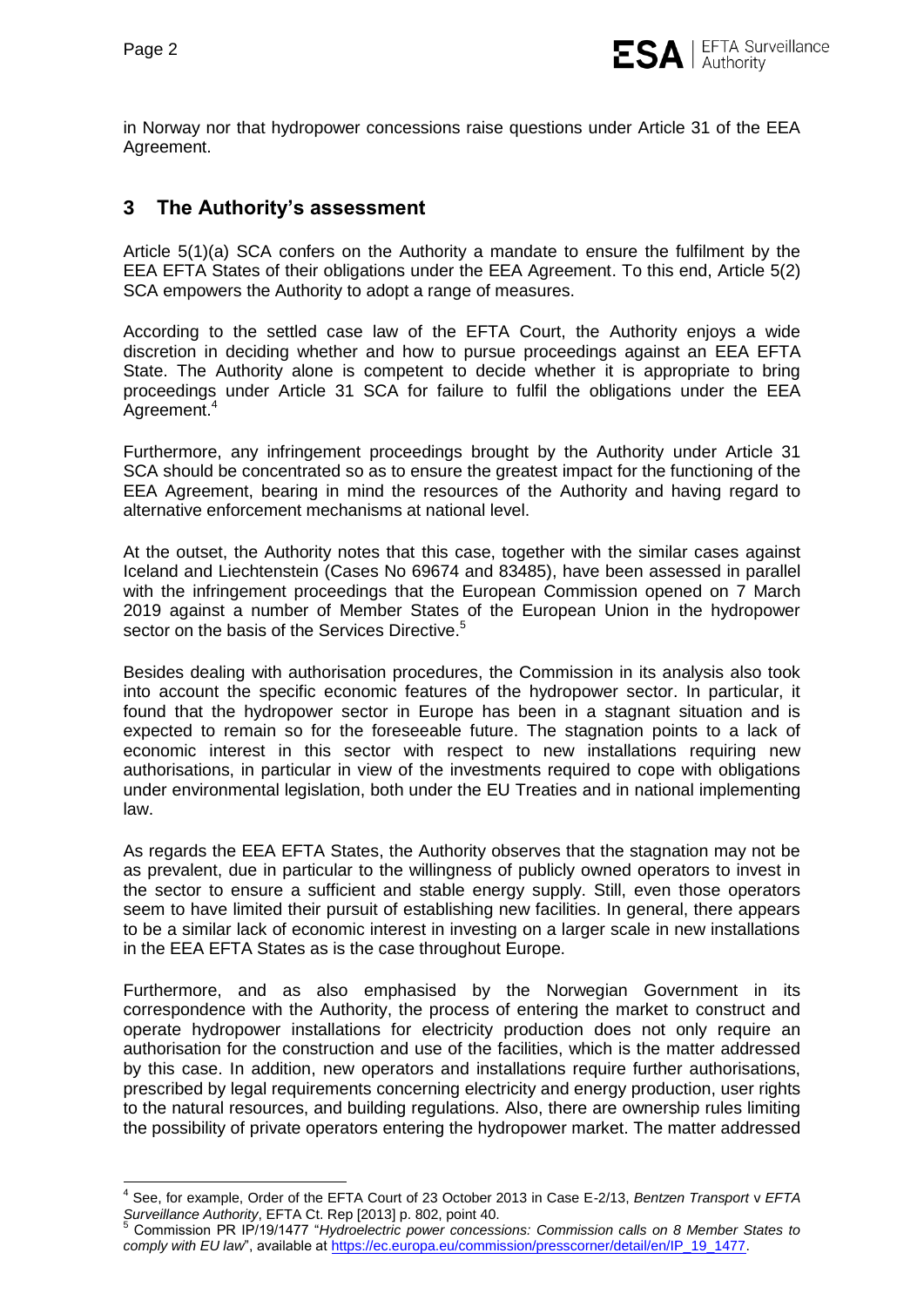

by the current case therefore concerns but one stage of the process of producing hydropower energy.

Existing installations are also subject to increased environmental obligations, high investment costs, and a multitude of necessary authorisations and other requirements. The specificities of this sector appear in general to have led investment-willing and interested operators to opt for entering the market through the acquisition of existing facilities or investment in the share capital of operators holding or pursuing user and production rights, rather than through establishing new facilities. At the same time, operators of existing facilities who are unwilling to upgrade their installations because of the substantial investments required have an increased incentive to sell.

Overall, there appears to be limited scope for increased competition and efficiency gains in the hydropower sector in the EEA EFTA States. Continuing to pursue the current cases in this sector is unlikely to result in greater efficiency gains or to further opening up the market.

In that regard, the Authority also considers it to be significant that it has received no complaints in relation to the provisions on authorisation procedures for hydropower licences in the EEA EFTA States, such as those contained in the Norwegian provisions in the Water Resources Act and the Watercourse Regulation or the relevant provisions in Iceland and Liechtenstein. This in itself is indicative of the fact that the current provisions do not present any insuperable problems for the operators concerned.

In view of all these considerations, the Authority has decided to deprioritise and close the cases concerning hydropower licences and redirect its resources to areas where the Authority's actions will have a greater impact on the functioning of the EEA Agreement.

In taking this decision to deprioritise and close these cases on hydropower licences, the Authority is aligning its enforcement practice with that of the European Commission. On 23 September 2021, on the basis of reasoning analogous to that of the Authority, the European Commission used its discretionary powers to deprioritise and close its equivalent cases concerning hydropower authorisations within the European Union.

The Authority notes that this approach contributes to a uniform application and enforcement of EEA law throughout the whole of the EEA and thereby to the objective of the EEA Agreement of establishing a dynamic and homogeneous European Economic Area, based on common rules and equal conditions of competition.<sup>6</sup>

## **4 Conclusion**

In the exercise of its discretion under Article 31 SCA and taking into consideration the information above, the Authority finds that there is no reason to pursue this case further. This decision is without prejudice to any decision in the future to open a case on any element of the wider framework of authorisation procedures or any other related matter.

HAS ADOPTED THIS DECISION:

**ENEVALUA CONCOCOLOGOT CONCOCOLOGOT CONCOCOLOGOT CONCOCOLOGOT CONCOCOLOGOT CONCOCOLOGOT CONCOCOLOGOT CONCOCOLOGOT CONCOCOLOGOT CONCOCOLOGOT CONCOCOLOGOT CONCOCOLOGOT CONCOCOLOGOT CONCOCOLOGOT CONCOCOLOGOT CONCOCOLOGOT CONC**